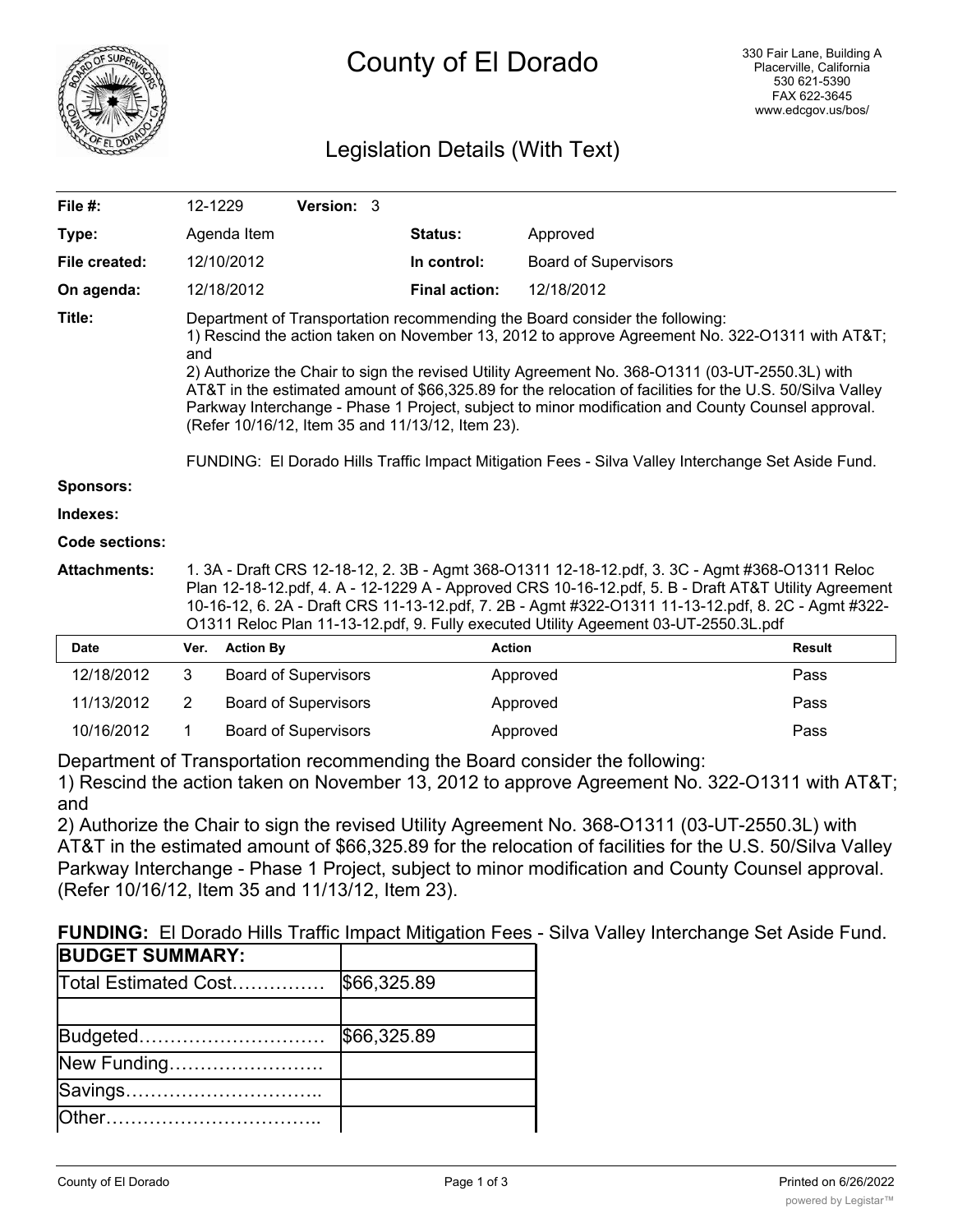# **File #:** 12-1229, Version: 3 Other……………………………..

| Total Funding Available \$66,325.89 |  |
|-------------------------------------|--|
|                                     |  |
| Change To Net County Cost  \$0      |  |

## **Fiscal Impact/Change to Net County Cost**

The total construction cost associated with the proposed AT&T relocation work is estimated at \$117,599.09. The County is responsible for 56.4% of the actual AT&T utility relocation cost, and the County share is estimated to be \$66,325.89. Funding for this work will be provided by the El Dorado Hills Traffic Impact Mitigation Fees - Silva Valley Interchange Set Aside Fund.

### **Background**

On October 16, 2012 the Board approved Utility Agreement No. 234-C1375 in the estimated amount of \$62,848.33 with AT&T for the relocation of existing utilities in conflict with the U.S. 50/Silva Valley Parkway Interchange Project (Project). Subsequent to that approval, AT&T has requested modifications to the Utility Agreement, including advance payment for design and construction costs.

On November 13, 2012, the Board rescinded the October 16, 2012 action, and approved revised Utility Agreement No. 322-O1311 in the estimated amount of \$66,251.63 with AT&T for the relocation of existing utilities in conflict with the Project.

On June 28, 2011 the Board certified a Supplemental Environmental Impact Report and authorized ordering of title reports, certified appraisals, and the commencement of the acquisition process for the U.S. 50/Silva Valley Parkway Interchange - Phase 1 Project (Project). The Department of Transportation (Department) is subsequently working toward finalizing PS&E and acquiring Right of Way for the Project.

One element of the Right of Way activity is the relocation of existing utilities that are in conflict with construction of the Project. AT&T has significant existing utilities which require relocation prior to the construction of the interchange. The Department, AT&T and Caltrans have evaluated these conflicts and a relocation design has been prepared. The cost to relocate the facilities is based upon the existing land rights of the individual utilities, and is subject to a Master Agreement between Caltrans and AT&T. In instances where AT&T has existing easements, the cost to relocate facilities in conflict lies with the County. In instances where the facilities lie within the Right of Way, the cost to relocate the facilities is shared 50%/50%, as required under the Caltrans and AT&T Master Agreement. The County's combined pro-rated share of relocation costs is 56.4% and 43.6% by AT&T.

The County's total estimated cost for relocating AT&T facilities is \$66,325.89. This cost share agreement is based upon actual costs, and should the actual construction costs differ from the provided estimate, the County's ultimate cost will differ from the estimated amount.

#### **Reason for Recommendation**

Relocation of conflicting AT&T utilities is required for the construction of the Project. The approval of this revised Utility Agreement is necessary to obtain Right of Way clearance for the Project. Subsequent to the Board's previous actions, AT&T has requested revisions to the Utility Agreement, including obtaining concurrence from Caltrans and AT&T regarding the Advanced Payment language and minor changes to the prevailing wage language, which are acceptable to the Department.